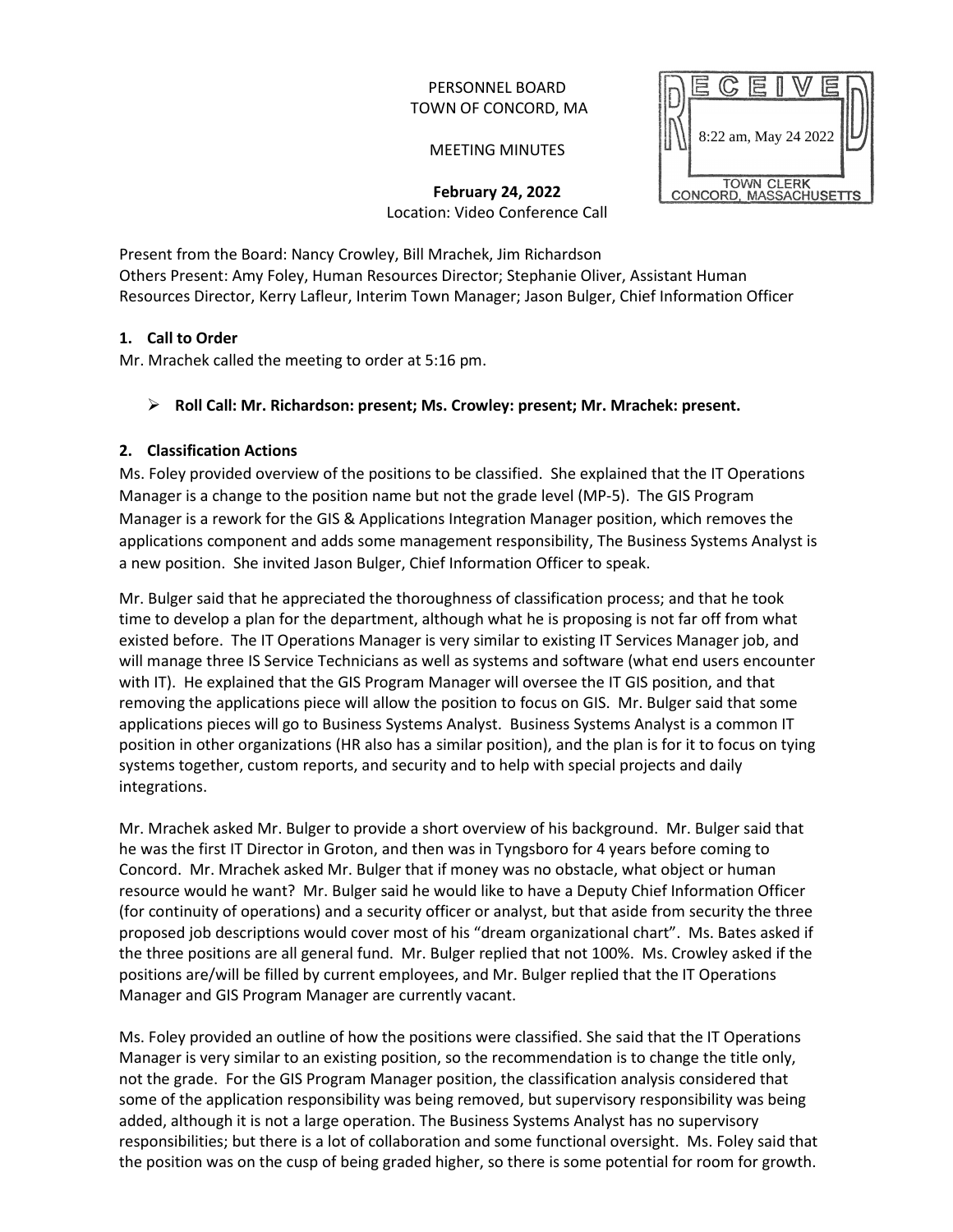**Mr. Richardson made a motion to remove the title of IT Services Manager from the Classification and Compensation Plan, assigned to the MP-5 grade, and replace it with title of IT Operations Manager, also assigned to the MP-5 grade. Ms. Crowley seconded the motion.**

Roll Call Vote: Ms. Crowley: yes; Mr. Richardson: yes; Mr. Mrachek: yes

## **Ms. Crowley made a motion to add the title of GIS Program Manager to the MP-3 grade. Mr. Richardson seconded the motion.**

Roll Call Vote: Mr. Richardson: yes; Ms. Crowley: yes; Mr. Mrachek: yes

### **Mr. Richardson made a motion to add the title of Business Systems Analyst to the MP-2 grade. Ms. Crowley seconded the motion.**

Roll Call Vote: Ms. Crowley: yes; Mr. Richardson: yes; Mr. Mrachek: yes

### **3. Town Meeting 2022 – Personnel Board Warrant Articles**

Ms. Foley provided a summary of the Personnel Board Warrant Articles.

Article 4 (Ratify Personnel Board Classification Actions) is a routine article that is typically on the consent calendar. The purpose is to ratify actions taken by Personnel Board during the year.

Article 5 (Classification & Compensation Plan for Regular-Status Positions) is only for non-union employees. Adjustments to salary ranges are recommended in order to remain competitive with other municipalities/employers, and the general recommendation is to increase most ranges by 3%.

Article 6 (Personnel Bylaw Amendment) proposed updates to three sections of Bylaw:

- Holidays provides compensation for employees for Juneteenth; adds reference to Indigenous Peoples' Day to Columbus Day, updates language to be gender-neutral
- Vacation language removes requirement for Town Manager approval for vacation use within an employee's first six months of employment.
- Bereavement leave increases amount of bereavement leave for an immediate family member from three to up to five days

Mr. Mrachek asked if there were any questions (there were none). Mr. Mrachek said that there was no action the Board needed to take at this time, and that Ms. Crowley would present the articles at the public meeting.

# **4. Classification & Compensation Study Planning**

Mr. Mrachek asked Ms. Foley to talk about current plans for a classification and compensation study and to talk about the last study done (lessons learned, issues that came up, etc.). Ms. Foley said that the Town has been doing some preliminary work and is drafting a Request for Proposals. There are a number of things to consider in terms of scope and consultant needs; and that she is talking with the Interim Town Manager about those and identifying goals. Ms. Foley said that they are considering hiring a project manager as this is a very big undertaking. Ms. Foley said that she has been involved with three classification and compensation studies since she started with the Town in 1990, and the studies have been more complex each time (shifts in types of positions, new operations, etc.) She said that we need to be realistic that it is not a small project and be thoughtful about how to communicate with employees. For example, if you do a study without interviewing employees, you may get it done more quickly but do you have the buy-in? She added that it is really important to have the right consultant who will listen to employees.